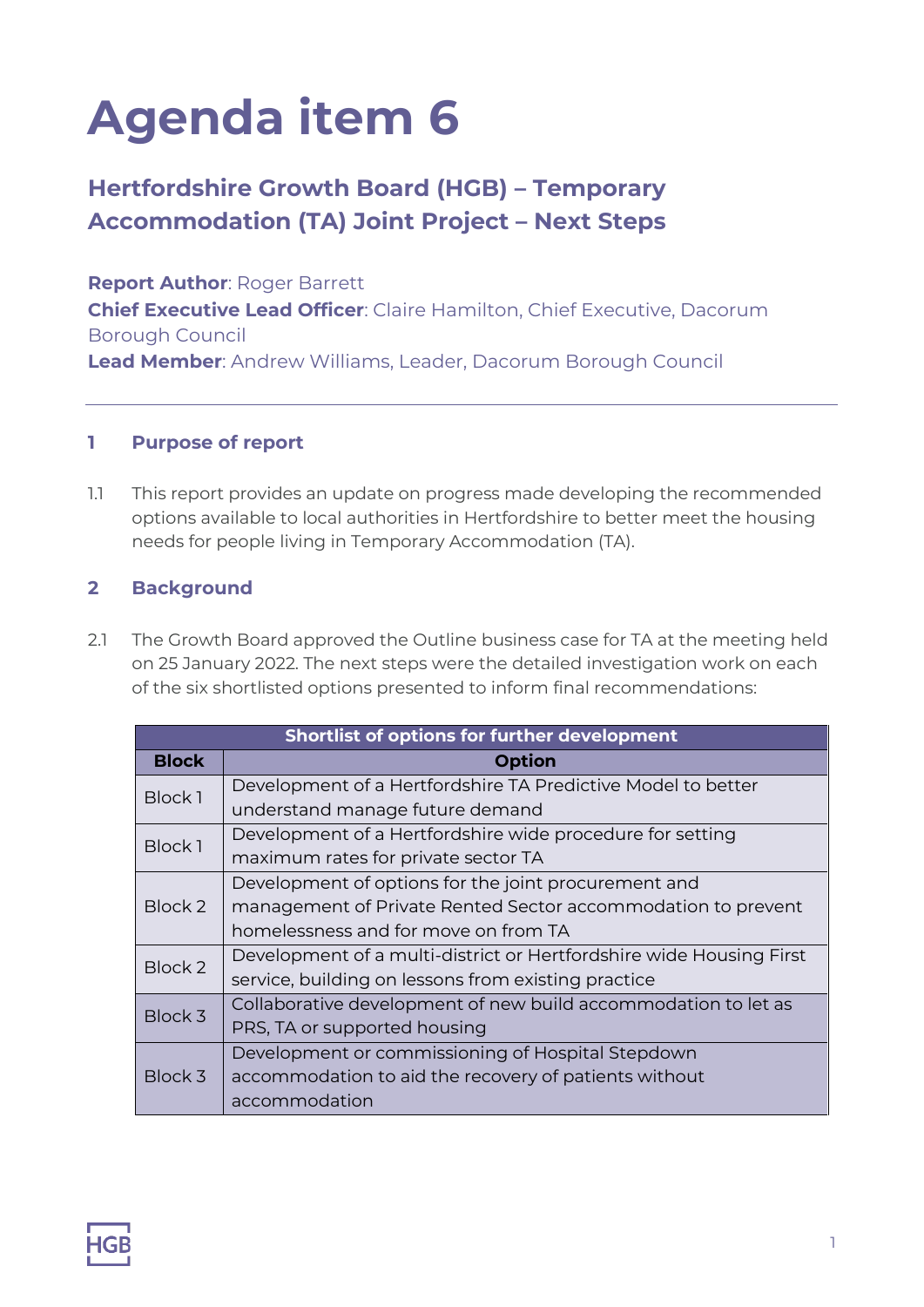### **3 Progress made and next steps**

- 3.1 Since January 2022, the pan-county Heads of Housing group has focused on the following three options as a priority for the initial work.
	- a) Development of a Hertfordshire TA Predictive Model to better understand manage future demand (demand model)
	- b) Development of a Hertfordshire wide procedure for setting maximum rates for private sector TA
	- c) Development of a multi-district or Hertfordshire wide Housing First service, building on lessons from existing practice

Multi-district working groups been put in place to take these items forward, with programme and consultant support.

#### 3.2 **Development of a Hertfordshire TA Predictive Model to better understand manage future demand (demand model)**

As a result of further research and to better reflect functionality, this option has been renamed as Development of a Hertfordshire TA Forecasting, Monitoring and Control Toolset.

#### **Objective:**

The model will enable better control of TA demand (into TA) and supply (out of TA) and be able to be used as a 'live performance tool' by Districts. The TA Predictive Model will help services focus effort through targeted interventions month by month for managing or reducing TA numbers.

#### **Progress Made:**

The Predictive Model has been developed as a generic proof-of-concept spreadsheet, based on best practice and use of the model by other authorities, and is being reviewed by the working group.

#### **Next Steps:**

- Working group to trial the predictive model and provide feedback
- Develop guidance of the frameworks for all interventions listed in the model
- Development of the business case for this option
- Establish with Districts and County partners the level of interest in pursuing a multi-District or County-wide approach

#### 3.3 **Development of a Hertfordshire wide procedure for setting maximum rates for private sector accommodation for homeless households**

#### **Objective:**

To investigate the potential for agreeing maximum rates paid for privately owned accommodation to accommodate homeless households. Aim to establish whether there is potential to agree maximum rates in Hertfordshire and if so how

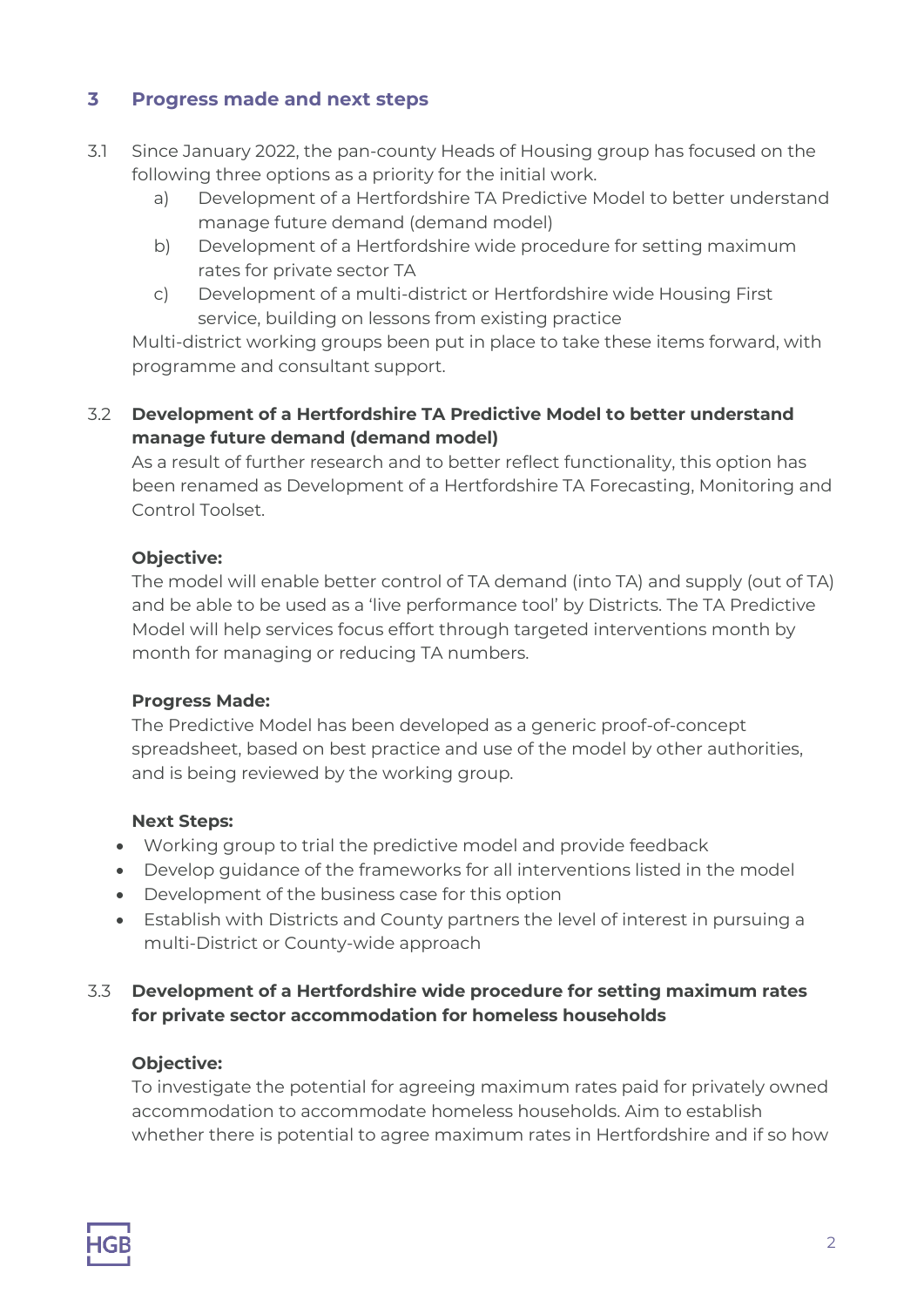these should be tracked. There is also a question about whether to seek to work within the London agreement or to proceed independently.

#### **Progress Made:**

To establish the scale of potential competition between Hertfordshire councils for private sector accommodation, a survey was completed by all Districts and Hertfordshire children's services. The results of the survey are shown in appendix 1.

This data shows that over the three quarters, a total of 1,465 placements in private sector accommodation (including B&B) were made, of which 903 (61.6%) were within district, 276 (18.8%) were out of district but elsewhere in Hertfordshire and 286 (19.5%) were made outside of Hertfordshire, mostly in Essex (150 placements), Bedfordshire (63) and London (51)

Of the 276 placements made out of district but within Hertfordshire, 172 were into B&B, 64 were Private Rented Sector (PRS) placements, and 24 were into selfcontained nightly paid accommodation. In addition to this, Hertfordshire children's services made 42 placements in self-contained nightly paid accommodation, where competition with districts might also be possible.

A sub-group meeting took place to discuss these findings alongside a presentation on this area of work within London. Reported placements by London boroughs within all the Hertfordshire districts average around 200 per year in total, which represents about 0.5% of placements made by the London boroughs, although there may be some under recording and this does not include placements made by social services.

#### **Next Steps:**

Wider discussion with the Heads of Housing group to establish whether the relatively low number of out of district placements taking place within Hertfordshire warrants any of the following:

- a) Agreement of maximum rates for B&B, self-contained nightly paid accommodation or landlord incentives for placements ending a duty in the PRS. Such rates would be geographically determined, not fixed rates across the whole county
- b) Development of a monitoring and recording system for placements and/or prices paid
- c) Any wider agreement on placements out of area e.g. regarding placements of vulnerable households, accommodation standards, or provision of support
- d) Whether to seek to work with the London boroughs in this area

Establish with Districts and County partners the level of interest in pursuing a multi-District or County-wide approach.

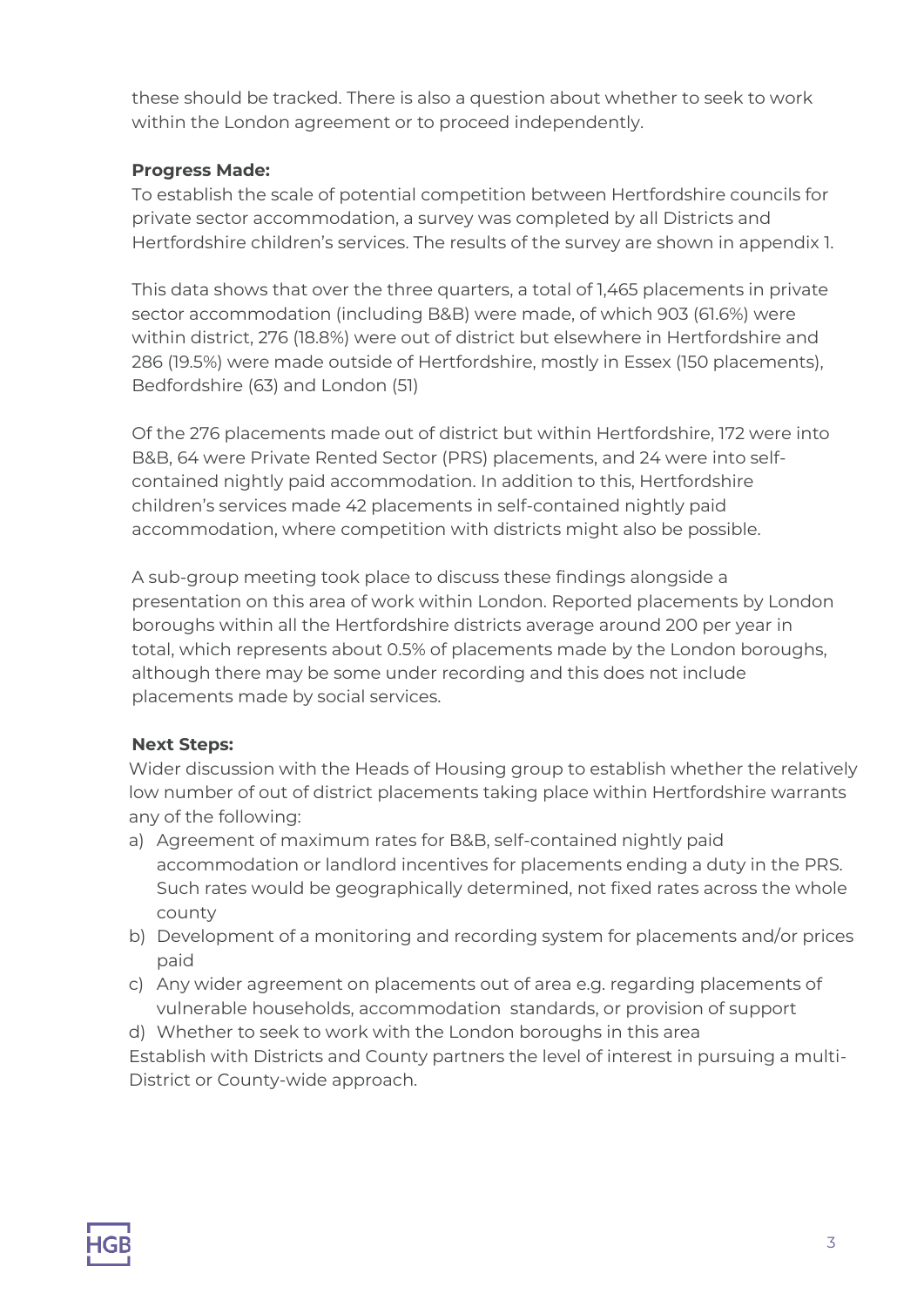### 3.4 **Development of a multi-district or Hertfordshire wide Housing First service, building on lessons from existing practice**

As a result of further research, the Heads of Housing group have concluded that based on current practice across the county, priorities should focus on rough sleepers with ultra-high needs.

#### **Objective:**

Understand the need and the reason why rough sleepers with ultra-high needs (currently 9 identified individuals) fall between Housing First and hostel accommodation.

A new round of rough sleeper funding is being developed by Homes England, and this project would seek to develop a funding bid (dependent on the level of District and County support) when the scheme opens later in the year.

#### **Progress Made:**

The Project Sub-Group has recently formed, and has:

- Started to collate data regarding these ultra-high needs cohort of people sleeping rough in Hertfordshire, the provision of services to people sleeping rough in Hertfordshire, and examples of best practice from elsewhere.
- Met with a representative of Homes England (HE), to discuss the likely format and timing of the next round of funding for rough sleepers.
- Research and consideration to land and assets in public sector ownership
- External research of existing similar schemes

### **Next Steps:**

The Project Sub-Group proposes that the next steps are to create an Outline business case to:

- Identify sustainable sources of revenue funding for the project
- Understand how the project timescales and the project fit within the overall Programme of works for Complex Needs which is currently underway
- Establish the level of need across Hertfordshire, any current gaps in provision, and the whole-system cost to Hertfordshire of this cohort
- Explore the options for delivering an integrated accommodation and support solution to meet the defined and quantified need
- Explore delivery options with a range of potential delivery partners
- Establish with Districts and County partners the level of interest in pursuing a multi-District or County-wide approach
- Engage with HE in establishing the context and format of the next round of rough sleeper funding
- Develop business case for this option with clearly defined specification

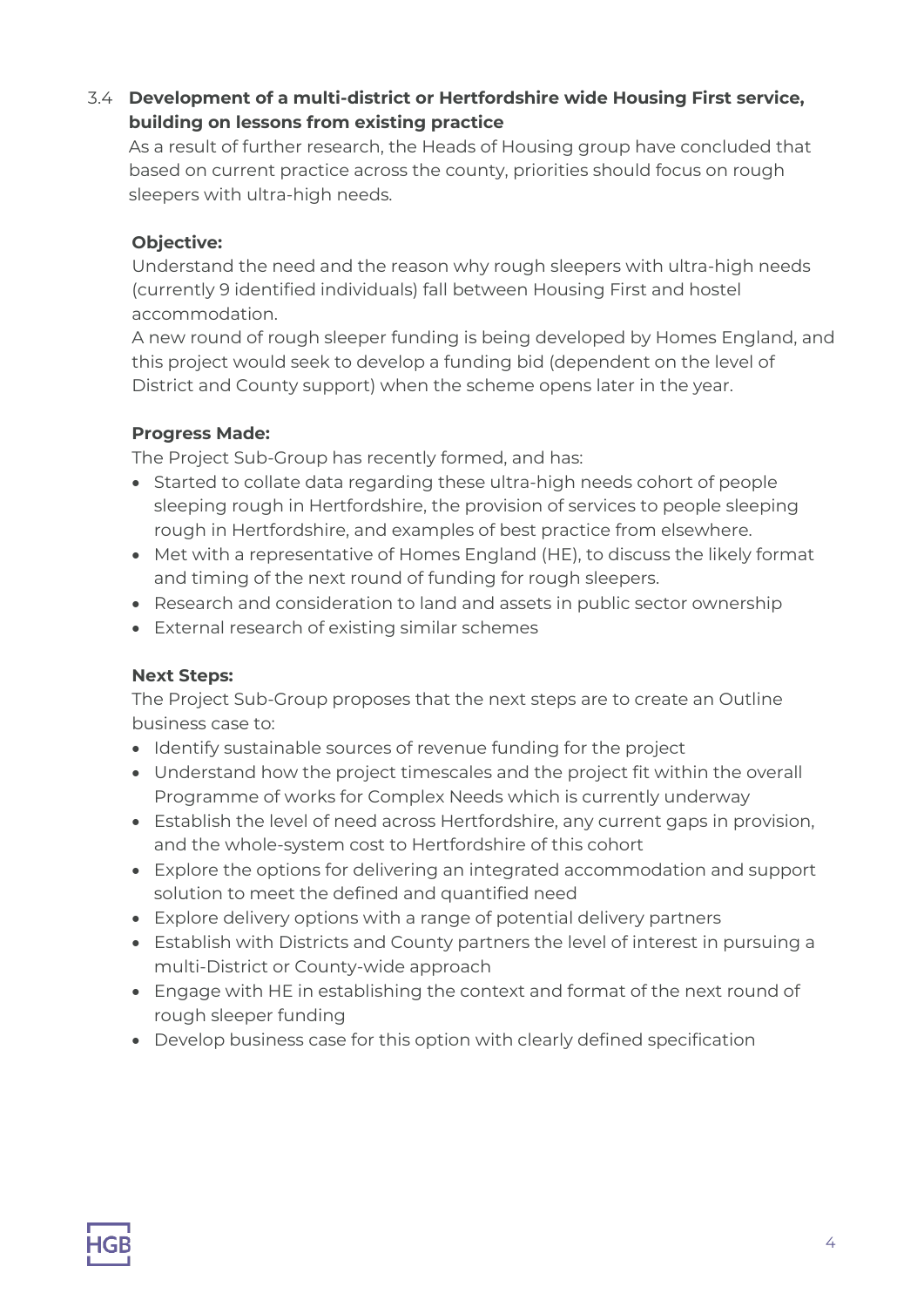#### **4 Next Steps**

- 4.1 Complete the detailed investigation on the initial three options to inform final recommendations and full business cases for each of the three options, which will include financial and legal implications.
- 4.2 Provisional research and exploration of the remaining three options.

#### **5 Implications**

5.1 There are no adverse legal, financial, equalities, environmental, sustainability or other implications arising from this report and its recommendations which support the ongoing work and priorities of the Growth Board.

#### **6 Recommendations**

6.1 That the Hertfordshire Growth Board notes the progress made with the joint project.

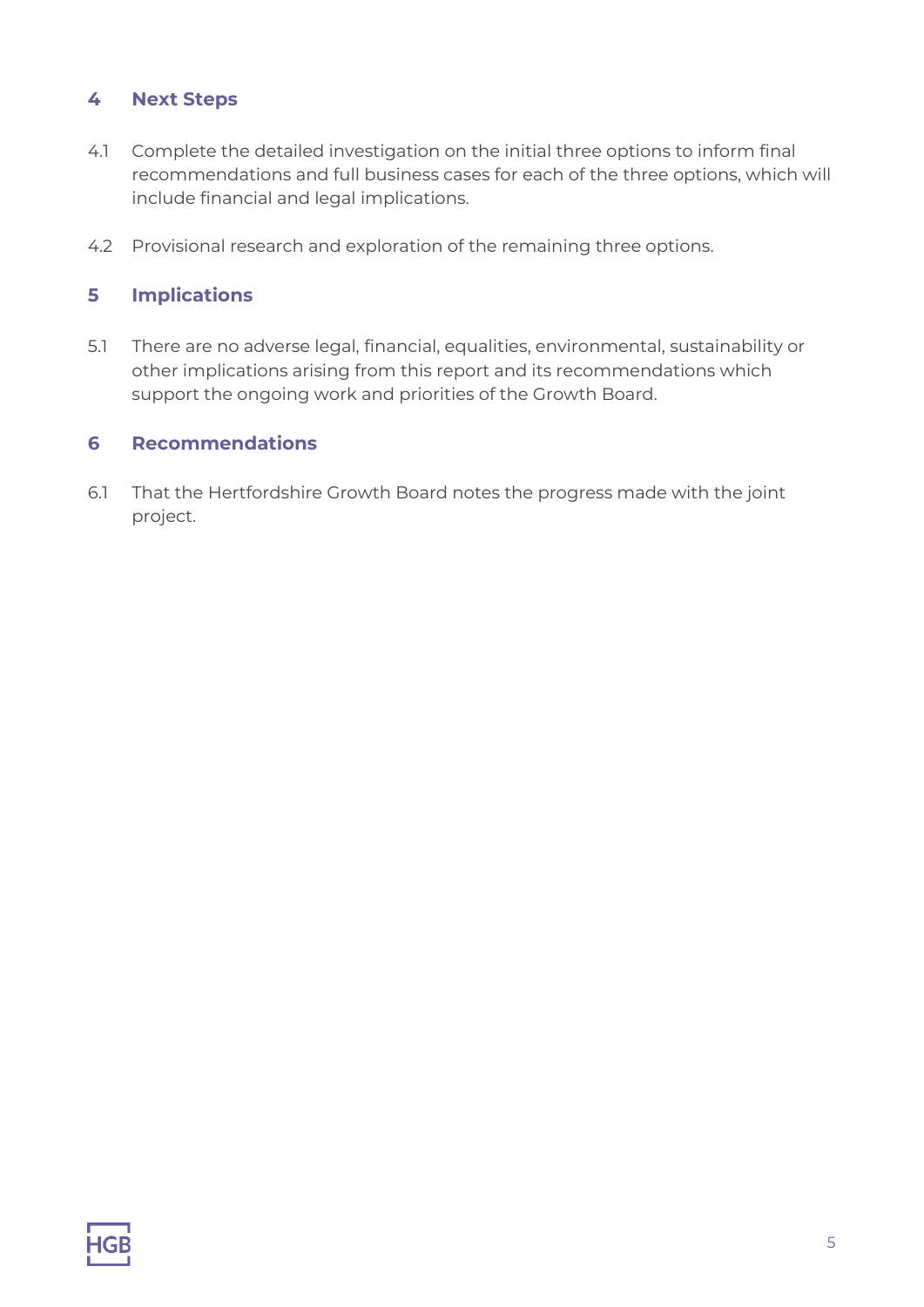#### **Appendix 1**

## **Hertfordshire homelessness out of area placement summary Q1, Q2, and Q3 2021/22**

This table records the number of homelessness placements made between April 2021 and December 2021, not the snapshot number of households in TA. Placements do not include those into own stock, RP stock, or hostels. Placements are included over the whole period. If e.g. three placements were made for one household, then all three placements are included.

#### **Table 1. Placements within district, out of district within Hertfordshire, and outside Hertfordshire, by type of accommodation**

|                         |                |          |                |                  | Other       |                 |                |              |                |                  | Other      |                 |                |              |              |                  | Other          |                |       |
|-------------------------|----------------|----------|----------------|------------------|-------------|-----------------|----------------|--------------|----------------|------------------|------------|-----------------|----------------|--------------|--------------|------------------|----------------|----------------|-------|
|                         |                |          |                | PRS to end       | (excluding  |                 |                |              |                | PRS to end       | (excluding | <b>Total</b>    |                |              |              | PRS to end       | (excluding     |                |       |
|                         |                |          |                | a.               | own         |                 |                |              |                | a                | own        | out of          |                |              |              | a                | own            |                |       |
|                         |                | PSL or   | S/C            | Prevention,      | stock, RP   | <b>Total</b>    |                | PSL or       | S/C            | Prevention,      | stock, RP  | district        |                | PSL or       | S/C          | Prevention,      | stock, RP      | <b>Total</b>   |       |
|                         |                | other    | <b>Nightly</b> | <b>Relief or</b> | stock and   | within          |                | other        | <b>Nightly</b> | <b>Relief or</b> | stock and  | within          |                | other        | Nightly      | <b>Relief or</b> | stock and      | outside        | Grand |
| <b>Placing District</b> | <b>B&amp;B</b> | Leased   | Paid           | Main duty        | hostels)    | district        | <b>B&amp;B</b> | Leased       | Paid           | Main duty        | hostels)   | <b>Herts</b>    | <b>B&amp;B</b> | Leased       | Paid         | Main duty        | hostels)       | <b>Herts</b>   | Total |
| <b>Broxbourne</b>       | $\mathbf{1}$   | 0        | 49             | 71               | 1           | 122             | 0              | 0            | 6              | 8                | 2          | 16              |                | $\Omega$     | 9            | 42               | 1              | 53             | 191   |
| <b>Dacorum</b>          | 12             | 0        | 10             | 77               | 0           | 99              | 0              | 0            | 0              | 0                | 0          | $\mathbf{0}$    | $\Omega$       | $\Omega$     | $\mathbf{0}$ | 0                | 0              | $\mathbf{0}$   | 99    |
| <b>East Herts</b>       | 20             | 9        | $\Omega$       | 30               | $\mathbf 0$ | 59              | 1              | $\mathbf{1}$ | $\Omega$       | 1                | 0          | 3 <sup>1</sup>  | 92             | $\Omega$     | $\Omega$     | 6                | $\mathbf 0$    | 98             | 160   |
| <b>Hertsmere</b>        | $\Omega$       | 0        | 31             | 31               | 20          | 82              | 1              | 0            | $\mathbf 0$    | 4                | 8          | 13 <sup>°</sup> | 12             | $\Omega$     | 14           | 5                | 5              | 36             | 131   |
| <b>North Herts</b>      | 29             | 0        | 3              | 0                | $\mathbf 0$ | 32 <sub>2</sub> | 101            | 0            | 6              | 0                | 0          | 107             | 39             | 0            | 3            | 0                | $\mathbf 0$    | 42             | 181   |
| St Albans               | 37             | 0        | $\Omega$       | 11               | 0           | 48              | 20             | 0            | $\Omega$       | 4                | 0          | 24              | $\Omega$       | $\Omega$     | $\mathbf 0$  | 2                | $\mathbf 0$    | 2 <sup>1</sup> | 74    |
| Stevenage               | 241            | 0        | 2              | 60               | 0           | 303             | 32             | 0            | $\overline{2}$ | $\overline{7}$   | 0          | 41              | 19             | $\mathbf 0$  | $\mathbf{1}$ | 1                | $\mathbf 0$    | 21             | 365   |
| <b>Three Rivers</b>     | $\Omega$       | 0        | $\Omega$       | 14               | $\mathbf 0$ | 14              | $\Omega$       | 0            | 10             | 14               | 5          | 29              | $\mathbf 0$    | $\Omega$     | 4            | 0                | $\mathbf{1}$   | 5              | 48    |
| Watford                 | 8              | $\Omega$ | $\Omega$       | 12               | $\mathbf 0$ | 20              | 4              | 0            | $\Omega$       | 26               | 0          | 30 <sup>°</sup> | $\Omega$       | $\Omega$     | $\Omega$     | $\overline{2}$   | 0              | 2 <sup>1</sup> | 52    |
| Welwyn                  | 82             | $\Omega$ | $\Omega$       | $\Omega$         | $\mathbf 0$ | 82              | 13             | 0            | 0              | 0                | 0          | 13 <sup>°</sup> | 10             | $\Omega$     | 0            | 0                | 0              | 10             | 105   |
| <b>Herts</b>            |                |          |                |                  |             |                 |                |              |                |                  |            |                 |                |              |              |                  |                |                |       |
| Children's              |                |          |                |                  |             |                 |                |              |                |                  |            |                 |                |              |              |                  |                |                |       |
| <b>Services</b>         | $\Omega$       | 0        | 42             | 0                | 0           | 42              |                |              |                |                  |            | $\mathbf{0}$    | $\Omega$       | $\Omega$     | 17           | 0                | 0              | 17             | 59    |
| Total                   | 430            | 9        | 137            | 306              | 21          | 903             | 172            | 1            | 24             | 64               | 15         | 276             | 173            | $\mathbf{0}$ | 48           | 58               | $\overline{7}$ | 286            | 1465  |